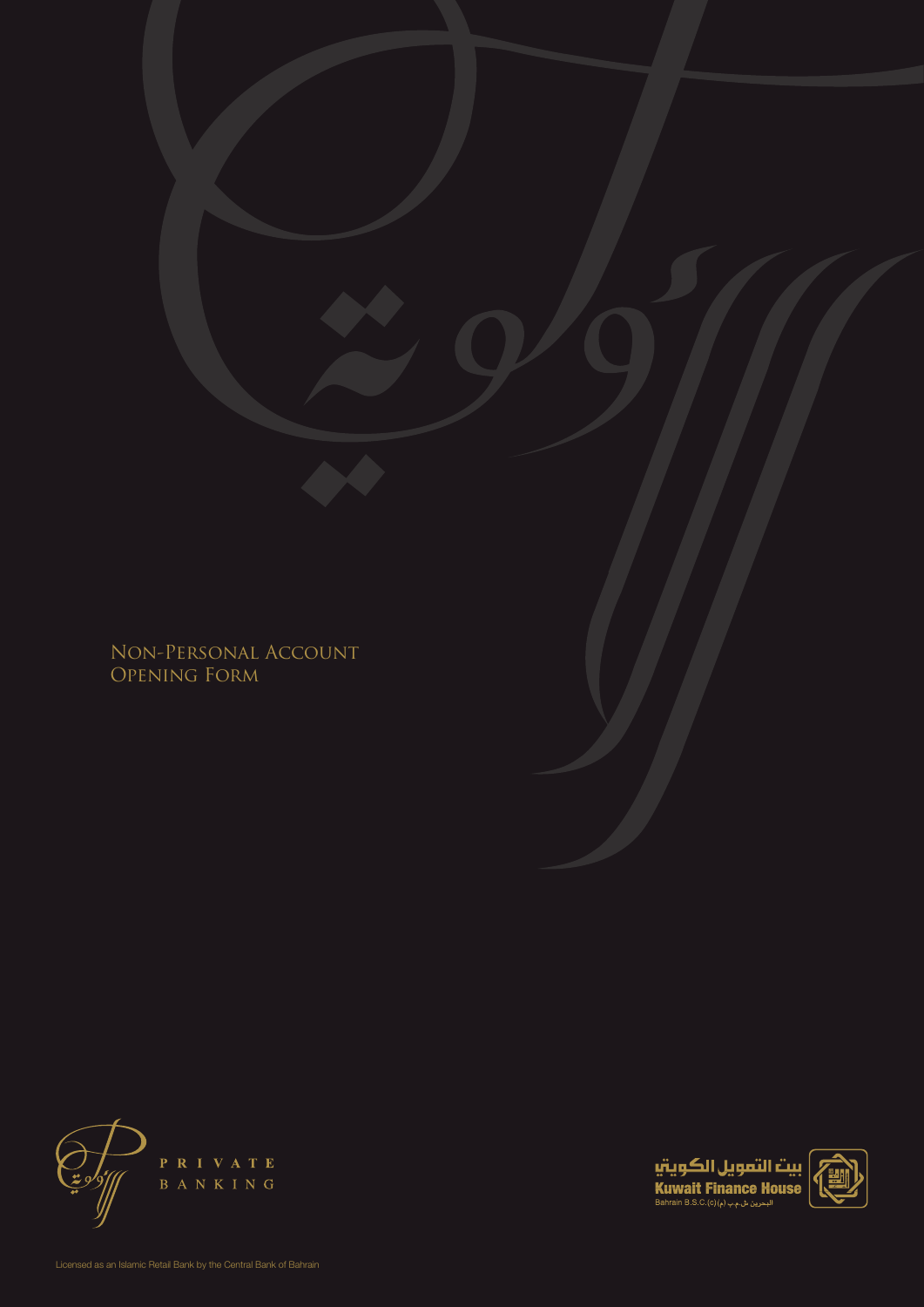Kuwait Finance House-Bahrain Bahrain World Trade Center West Tower P.O. Box 2066, Manama Kingdom of Bahrain Tel: +973 77 000 111 Fax: +973 77 000 180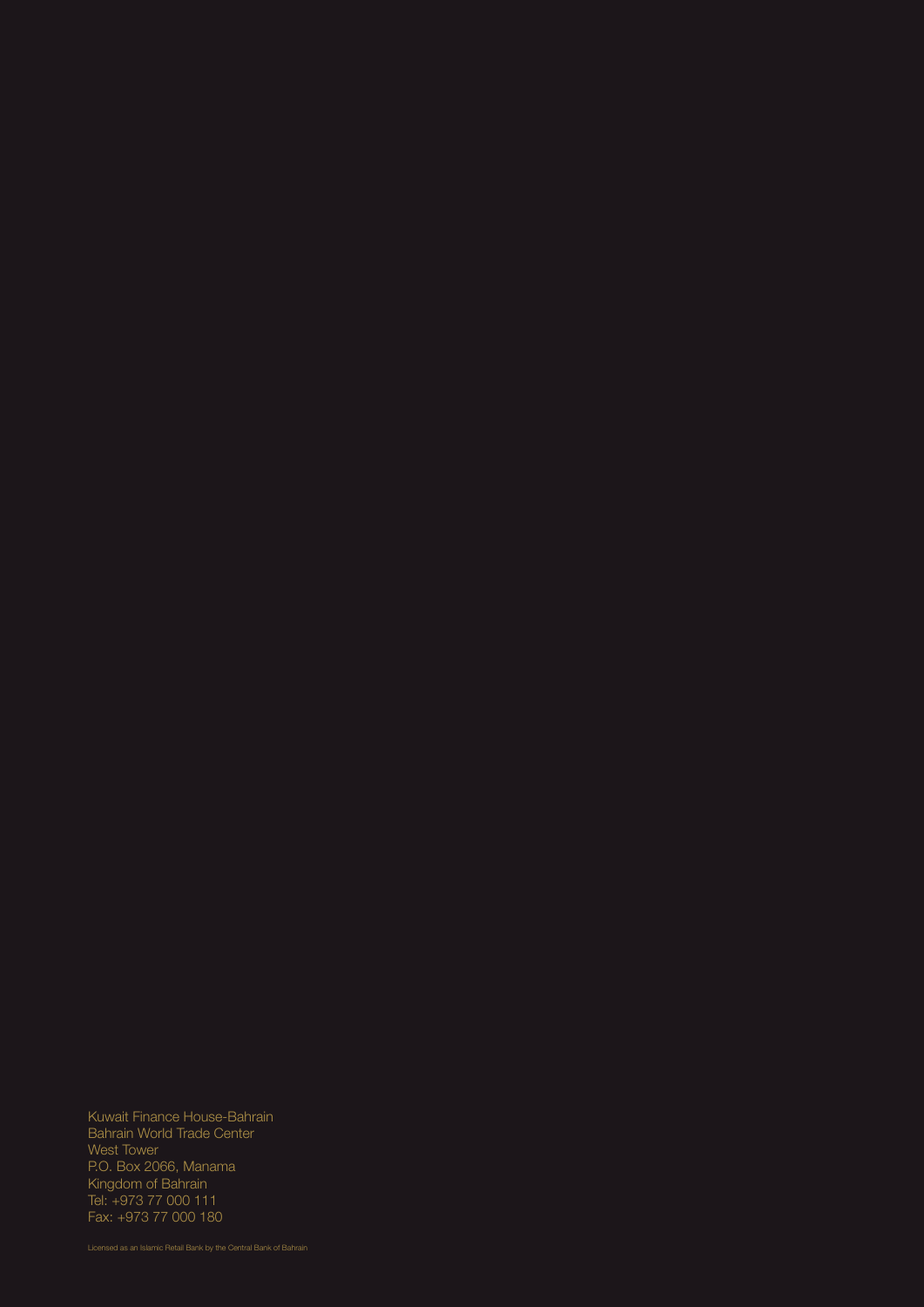

## NON-PERSONAL ACCOUNT APPLICATION FORM



#### Account Details

| TUCCOTTI DEIITED                                                     |             |             |            |                                                        |                  |
|----------------------------------------------------------------------|-------------|-------------|------------|--------------------------------------------------------|------------------|
| $\Box$ Current                                                       | <b>BHD</b>  | <b>JUSD</b> | <b>GBP</b> | $I_{\text{Euro}}$                                      | Other(Specify)   |
| $\Box$ Savings                                                       | ⊒BHD        | <b>TUSD</b> | $\Box$ GBP | $\Box$ Euro                                            | □ Other(Specify) |
| $\Box$ Electronic                                                    | ∃BHD        | ∃USD        | $\Box$ GBP | $\exists$ Euro                                         | Other(Specify)   |
| $\Box$ Libshara                                                      | $\Box$ BHD  | <b>JUSD</b> |            |                                                        |                  |
|                                                                      |             |             |            |                                                        |                  |
| $\Box$ Call                                                          | <b>TBHD</b> | <b>_USD</b> |            |                                                        |                  |
| $($ $\geq$ BD 100k or equivalent)<br><b>Anticipated Profit Rates</b> |             |             |            | <bd 100k="" equivalent)<="" or="" td=""><td></td></bd> |                  |

banks mudharib profit share Account Type BD USD GBP EUR Saving 95% 95% 95% 95% Libshara - - 95% 95%

\* The Bank may in its absolute discretion change the future percentages from time to time and may be known from the Bank upon request or from the Bank's website.

Kuwait Finance House-Bahrain (the 'Bank') will invest funds deposited in Unrestricted Investment Accounts with its own funds in the Bank's general assets portfolio ("General Portfolio").

Any profit that is generated from the General Portfolio will be distributed according to the investment period as per the Bank's Policy. The schedule above illustrates types of Unrestricted Investment Accounts and the Bank's profit share as Mudharib.

# self employed / legal entities Name: Legal Form: Legal Form: Legal Form: Legal Form: Legal Form: Legal Form: Legal Form: Legal Form: Legal Form: Legal Form: Legal Form: Legal Form: Legal Form: Legal Form: Legal Form: Legal Form: Legal Form: Legal Form: CR No. Anticipated Monthly Income: Contract Decision Contract Decision Name of External Auditor (if any): Please specify if  $Yes$   $\neg$  No  $Yes \Box No$ - The entity has been or is in the process of being wound up, dissolved, struck off, or liquidated - The funds or part of the fund to be credited in the account is a pooled fund. Date of Incorporation  $\frac{dd /mm /yy}{mg}$  Place of Incorporation: Parent Company Name (if any): Parent Company Location: Nature of Activities and Operation (Detailed): Regulatory Body (if any): Listing Body (if listed): Please specify if the customer activity/business involves any of the following: Jewelers (or dealers in precious stones, metal or high value movable items) | Lawyers, Notaries, Accountants, Auditors | Arms Dealer Hotels Money Changers/Remitters Auctioneers Real Estate Car Dealer Brokers Cash Intensive Business Funds Manager Primary Contact Name Bank Statement by Email1 Yes No Email: Tel: Fax: Mailing Address (If different than Permanent): Purpose of Account Opening: If non-resident, please state the reason for opening an account in Bahrain: Source of Fund<sup>2</sup>: PEP Business Yes No PEP Name: Position held: 1. Company Contact Person: Designation: Tel: 2. Company Contact Person: Designation: Designation: Designation: Tel: Designation: Designation: Designation: 1. KFHB will not be responsible for damages sustained due to unauthorized access to any electronic account statement, inability to access or receive any electronic account statement due to computer, email or internet problems or any hardware or software failure or occurrence of any other force majeure event. 2. Reference is made to the Central Bank of Bahrain Rulebook/Volume 2/ FC Module/ FC-1.2.1 and FC-1.2.7 Islamic bank licensees must obtain and record the source of

funds, before providing financial services of any kind.

3. "Politically Exposed Persons" mean individuals who are, or have been, entrusted with prominent public functions in Bahrain or a foreign country, such as Heads of State or government, senior politicians, senior government, judicial or military officials, senior executives of state owned corporations or important political party officials. The definition is not intended to cover middle-ranking or more junior officials in the foregoing categories.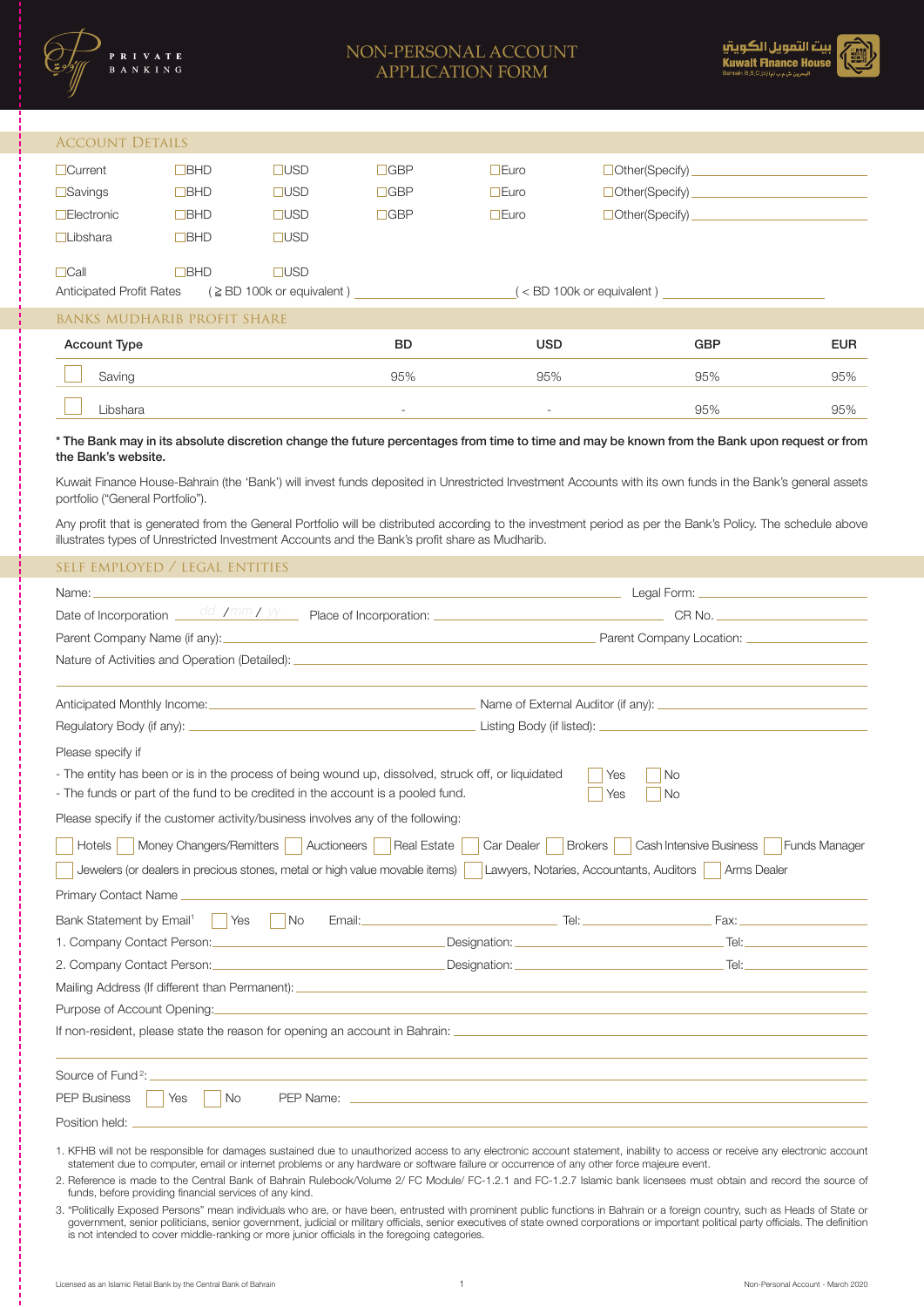



### Company Profile

#### Shareholders holding (Top 5)

| <b>Shareholder Name</b> | <b>ID Number</b> | Nationality | % of Shareholding |
|-------------------------|------------------|-------------|-------------------|
|                         |                  |             |                   |
|                         |                  |             |                   |
|                         |                  |             |                   |
|                         |                  |             |                   |
|                         |                  |             |                   |
|                         |                  |             |                   |
|                         |                  |             |                   |

#### **Directors**

| Director's Name | <b>ID Number</b> | Nationality | <b>Country of Residence</b> |
|-----------------|------------------|-------------|-----------------------------|
|                 |                  |             |                             |
|                 |                  |             |                             |
|                 |                  |             |                             |
|                 |                  |             |                             |
|                 |                  |             |                             |
|                 |                  |             |                             |
|                 |                  |             |                             |

#### Authorised Signatories

| <b>Authorised Signatories Name</b> | <b>ID Number</b> | Nationality | <b>Country of Residence</b> |
|------------------------------------|------------------|-------------|-----------------------------|
|                                    |                  |             |                             |
|                                    |                  |             |                             |
|                                    |                  |             |                             |
|                                    |                  |             |                             |
|                                    |                  |             |                             |
|                                    |                  |             |                             |
|                                    |                  |             |                             |

## Anticipated Banking Transactions\*

| <b>Cash Deposits</b>                        | Hiah<br>Low        | Inward international money transfers  | <b>High</b><br>Low |
|---------------------------------------------|--------------------|---------------------------------------|--------------------|
| Cash Withdrawals                            | <b>High</b><br>Low | Countries Names/Reason                |                    |
| <b>Cheque Deposits</b>                      | Hiah<br>Low        | Outward international money transfers | <b>High</b><br>Low |
| Cheque Withdrawals                          | Hiah<br>Low        | Countries Names/Reason                |                    |
| Internal transfer to other banks in Bahrain | <b>High</b><br>Low |                                       |                    |

\*Based on the expected volume of each type of transaction compared to the volume of all your transactions.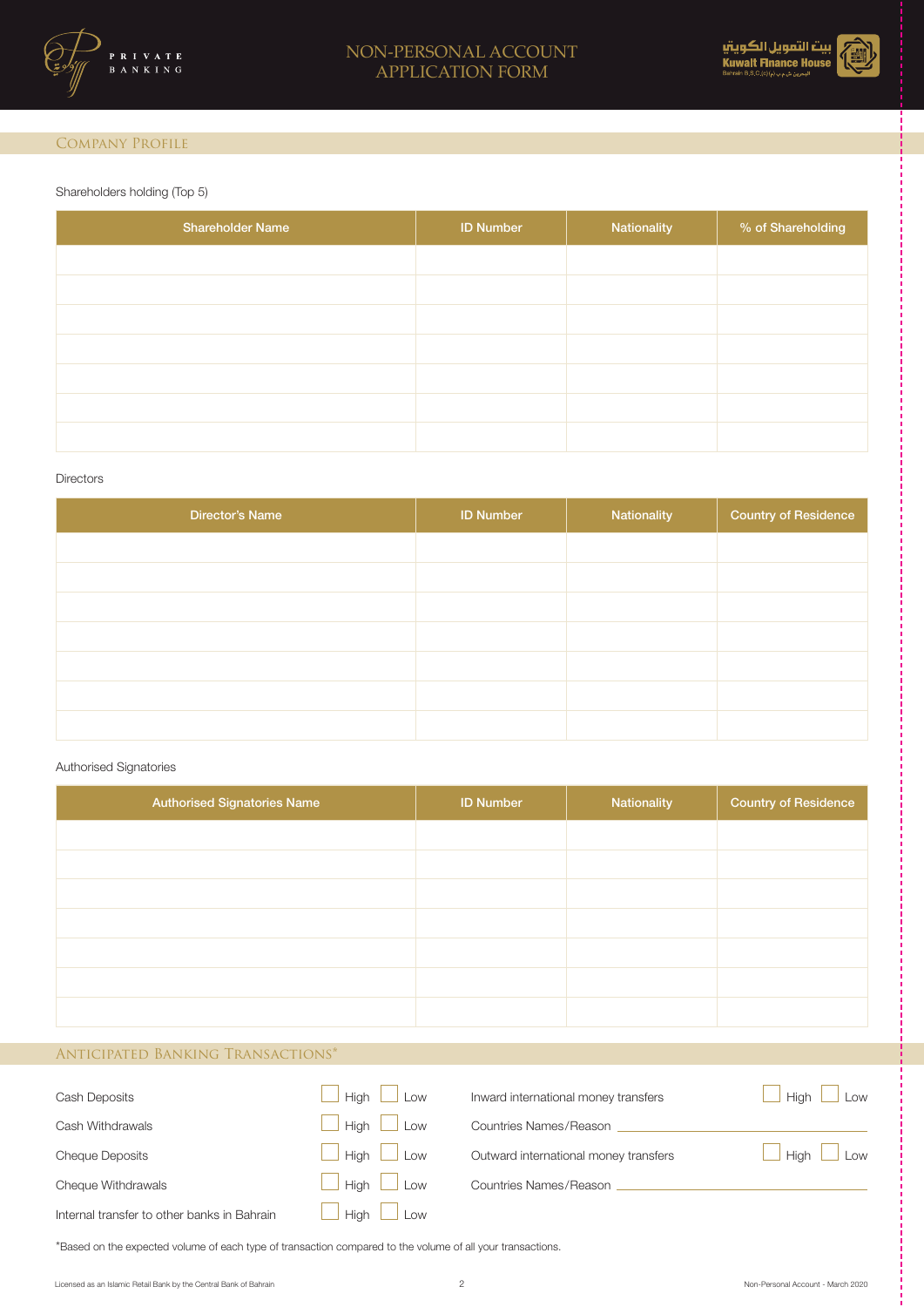



#### FATCA & CRS Declaration (Entity)

RIM:

Please refer to the FAQ document for definitions of the terms used below. For details on tax residency of a country please refer to OECD site http://www.oecd.org/tax/automatic-exchange/crs-implementation-and-assistance/tax-residency or contact your tax advisor.

Please tick "YES" or "NO" to the following questions (as applicable):

| <b>No</b>     | <b>US Status evaluation criteria</b>                                                                                                                                     |            |           | If YES, submit                                |
|---------------|--------------------------------------------------------------------------------------------------------------------------------------------------------------------------|------------|-----------|-----------------------------------------------|
|               | Is the entity a Financial Institution?                                                                                                                                   | <b>YES</b> | <b>NO</b> | Form W-8BEN-E<br>(or Form W-9 for US Fls)     |
| $\mathbf{II}$ | Is the entity a US Entity?                                                                                                                                               | <b>YES</b> | <b>NO</b> | Form W-9                                      |
| III           | Is the entity an investment entity located in a non-participating jurisdiction and managed by<br>another Financial Institution?                                          | <b>YES</b> | <b>NO</b> | <b>Controlling Persons Form</b>               |
|               | a) Is the entity an Active Non-Financial Entity (NFE)?                                                                                                                   | <b>YES</b> | <b>NO</b> | No documents required                         |
| IV.           | b) Are there any US persons owning 10% or more of the Active NFE?                                                                                                        | <b>YES</b> | <b>NO</b> | Form W-8BEN-E                                 |
| $\mathsf{V}$  | a) Is the entity a Passive Non-Financial Entity (NFE)?                                                                                                                   | <b>YES</b> | <b>NO</b> | Controlling Persons Form                      |
|               | b) Are there any US persons owning 10% or more of the Passive NFE?                                                                                                       | <b>YES</b> | <b>NO</b> | Controlling Persons Form<br>And Form W-8BEN-E |
| <b>VI</b>     | Please complete the following table indicating:<br>• where the Account Holder is tax resident and<br>• the Account Holder's TIN for each country/jurisdiction indicated. |            |           |                                               |

If a TIN is unavailable please provide the appropriate reason A, B or C where indicated below:

Reason A The country where Account Holder is liable to pay tax does not issue TINs to its residents.

Reason B The Account Holder is otherwise unable to obtain a TIN or functional equivalent (please explain why Account Holder is unable to obtain a TIN in the table below if you have selected this reason).

Reason C No TIN is required (note: only select this reason if the authorities of the country of residence for tax purposes entered below do not require the TIN to be disclosed)

|                | Country/Jurisdiction of tax residence | <b>TIN</b> |                | If no TIN available<br>tick the Reason |              | Please explain in the following boxes why you are unable<br>to obtain a TIN if you selected Reason B above. |
|----------------|---------------------------------------|------------|----------------|----------------------------------------|--------------|-------------------------------------------------------------------------------------------------------------|
|                |                                       |            | $\overline{A}$ | B                                      | $\mathbf{C}$ |                                                                                                             |
| $\mathbf{1}$   |                                       |            |                |                                        |              |                                                                                                             |
| $\overline{2}$ |                                       |            |                |                                        |              |                                                                                                             |
| 3              |                                       |            |                |                                        |              |                                                                                                             |

#### Declarations and Signature

• I/We hereby confirm the information provided above is true, accurate and complete.

• Subject to applicable local laws, I/we hereby consent for the bank or any of its affiliates (including branches) (collectively "the Bank") to share our information with domestic or overseas regulators or tax authorities where necessary to establish our tax liability in any jurisdiction.

• I/We agree and undertake to notify the Bank within 30 calendar days if there is a change in any information which I/we have provided to the Bank.

Name of Authorized Signatory **Signature Contract of Authorized Signature** Date

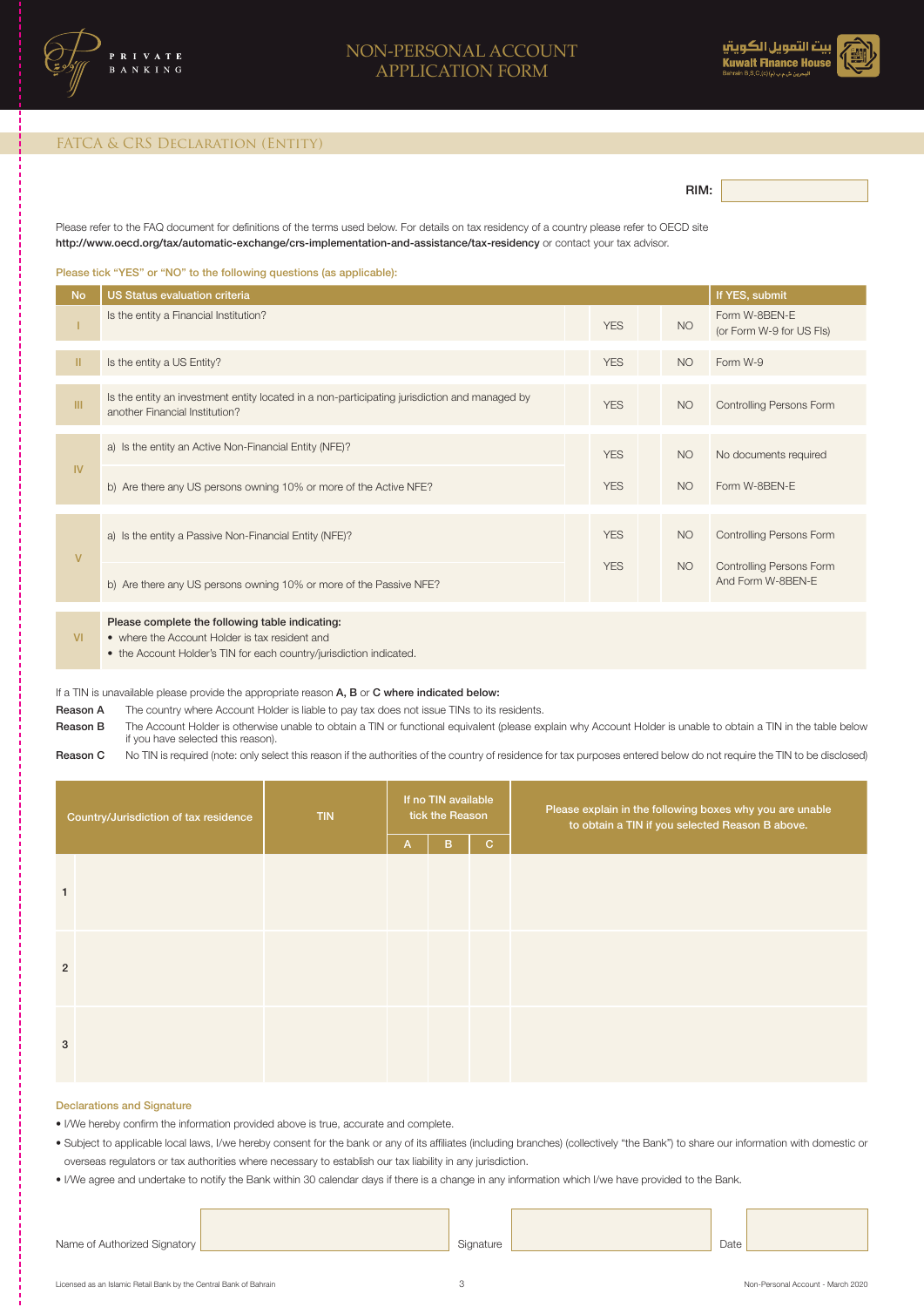

#### Acknowledgement

- I/We hereby confirm that I/we are acting on my/our behalf as account holder, or
- $\Box$ I/We hereby confirm that I/we are authorized to act on behalf of the account holder and my/our relationship with the account holder is as declared by myself/ourselves below:

| . | Name |  | kelationship |
|---|------|--|--------------|
|---|------|--|--------------|

By signing below, I/we confirm that the information above is correct, and I/we undertake to promptly notify KFH-Bahrain if any change occurs to any of the information provided. I/we also confirm that I/we have received, read and understood the Terms and Conditions of the Account Opening & Operation, internet banking, authority & indemnity for electronic transactions, and banking terms and conditions for Wealth Management & Private Banking Clients which may be amended from time to time by KFH-Bahrain. I/we hereby agree to be bound by these and all other applicable terms and conditions in force at any time upon my account. I hereby consent for Kuwait Finance House B.S.C.(c) or any of its holding companies, its affiliates or subsidiaries (collectively "the Bank") to share my information with domestic and overseas tax authorities where necessary to establish my tax liability in any jurisdiction. Where required by domestic or overseas regulators or tax authorities, I consent and agree that the Bank may withhold from my account(s) such amounts as may be required according to applicable laws, regulations and directives. I/we declare that I/we am/are not a parent, spouse or child of an employee of the Bank (for Libshara accounts).

## Date *dd / mm / yy*

| Signing: | Singly<br>As per board resolution dated | $\vert$ Jointly (any two)<br>Others. |    |    |
|----------|-----------------------------------------|--------------------------------------|----|----|
| . .      |                                         | Ζ.                                   | 3. | 4. |
|          |                                         |                                      |    |    |
|          |                                         |                                      |    |    |

### FOR BANK USE ONLY

| <b>Signature Upload</b>                       |                                          |
|-----------------------------------------------|------------------------------------------|
| A/C Number<br>RIM No                          | Signature Upload                         |
| A/C Number                                    | Maker<br>Checker                         |
| A/C Number                                    |                                          |
| Relationship Manager                          | dd <b>/</b> mm <b>/</b> yy<br>Signature_ |
| Department Head Approval                      | dd <b>/mm/</b> yy<br>Signature.          |
| Executive Manager Approval.<br>(For PEP only) | dd <b>/mm/</b> yy<br>Signature           |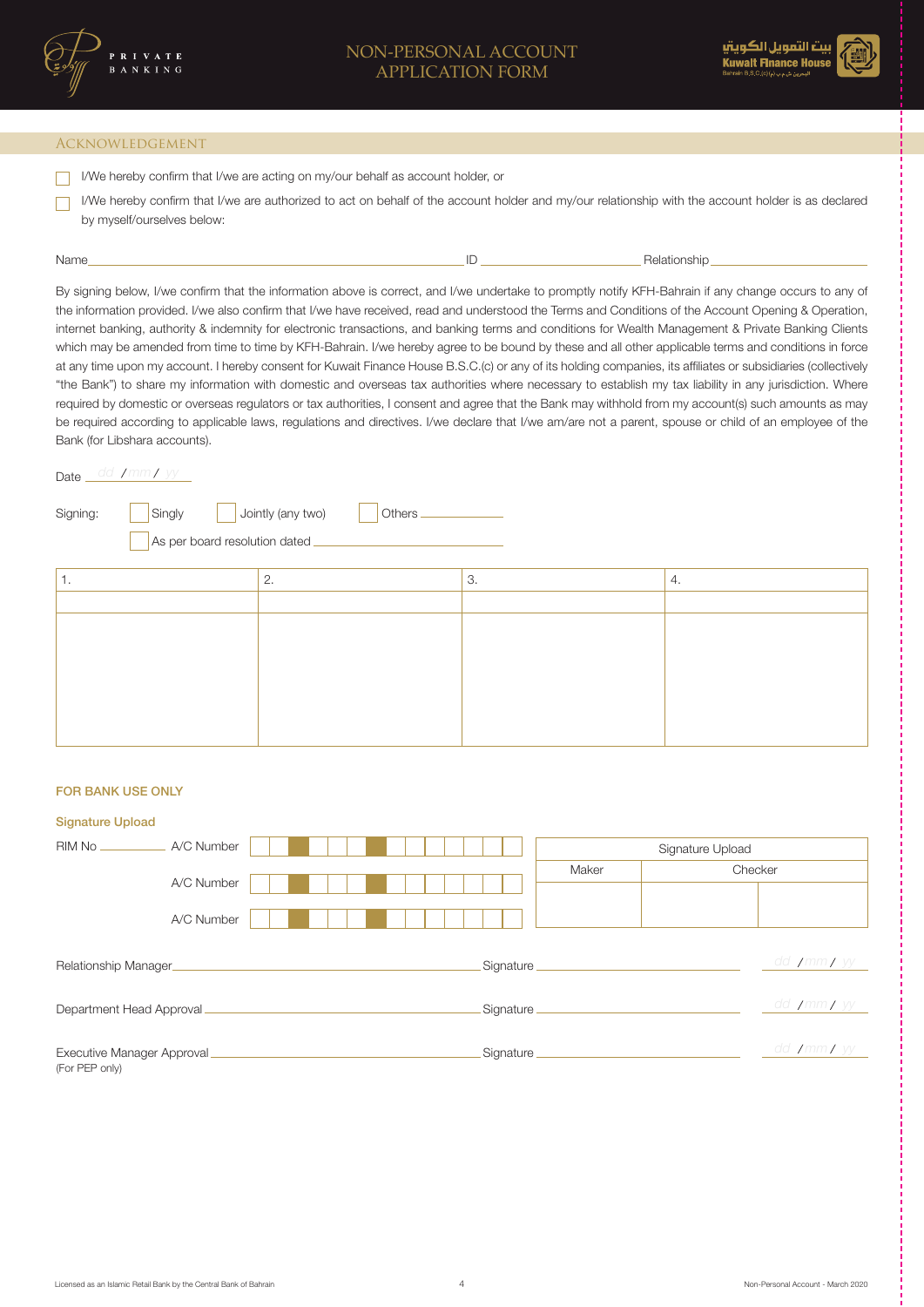

### NON-PERSONAL ACCOUNT APPLICATION FORM



| A- INTERNET BANKING<br>Yes<br>Login ID (6-16 characters<br>No<br>Number of Users |                                                                 |           |        |                |       |
|----------------------------------------------------------------------------------|-----------------------------------------------------------------|-----------|--------|----------------|-------|
|                                                                                  | (READ ONLY)                                                     |           |        |                |       |
|                                                                                  |                                                                 |           |        |                |       |
|                                                                                  | <b>B- AUTHORITY &amp; INDEMNITY FOR ELECTRONIC TRANSACTIONS</b> |           | Yes    | N <sub>o</sub> |       |
|                                                                                  |                                                                 |           |        |                |       |
| Sr.                                                                              | Name                                                            | Telephone | Mobile | Fax            | Email |
|                                                                                  |                                                                 |           |        |                |       |
| $\overline{2}$                                                                   |                                                                 |           |        |                |       |
|                                                                                  |                                                                 |           |        |                |       |
| 3                                                                                |                                                                 |           |        |                |       |

## C- CHEQUE BOOK REQUEST Yes No

| Account Name: _        |
|------------------------|
| Account Number         |
| Number of cheque books |

### D- COURIER MAILING DETAILS

| Name of Authorised Person:                      | CPR no. $-$ | Mobile: |
|-------------------------------------------------|-------------|---------|
| Mailing Address (if different than Permanent: _ |             |         |
|                                                 |             |         |
|                                                 |             |         |

I/We fully understand the nature and implication of signing this application form and I confirm that I/We have had the opportunity to seek independent professional advice prior to signing and submitting this application.

I/We declare that all the particulars and informations provided in this applications form (and all documents referred or provided therewith) are true, correct, complete and up-to-date in all respects and I/We have not withheld any information.

I/We hereby authorise KFH-Bahrain to contact other sources to obtain and/or verify information about me/us. I/We understand, accept and agree that KFH-Bahrain reserves the right to decline this application without giving any reason.

| <b>Customer Name</b> | Signature                               | Date                             |
|----------------------|-----------------------------------------|----------------------------------|
|                      | <b>Bank Use Only</b>                    |                                  |
|                      |                                         |                                  |
|                      | Signature _____________________________ | Date _ _ _ _ _ _ _ _ _ _ _ _ _ _ |
|                      | Signature _________________________     | Date                             |
|                      | Signature ____________________________  | Date                             |